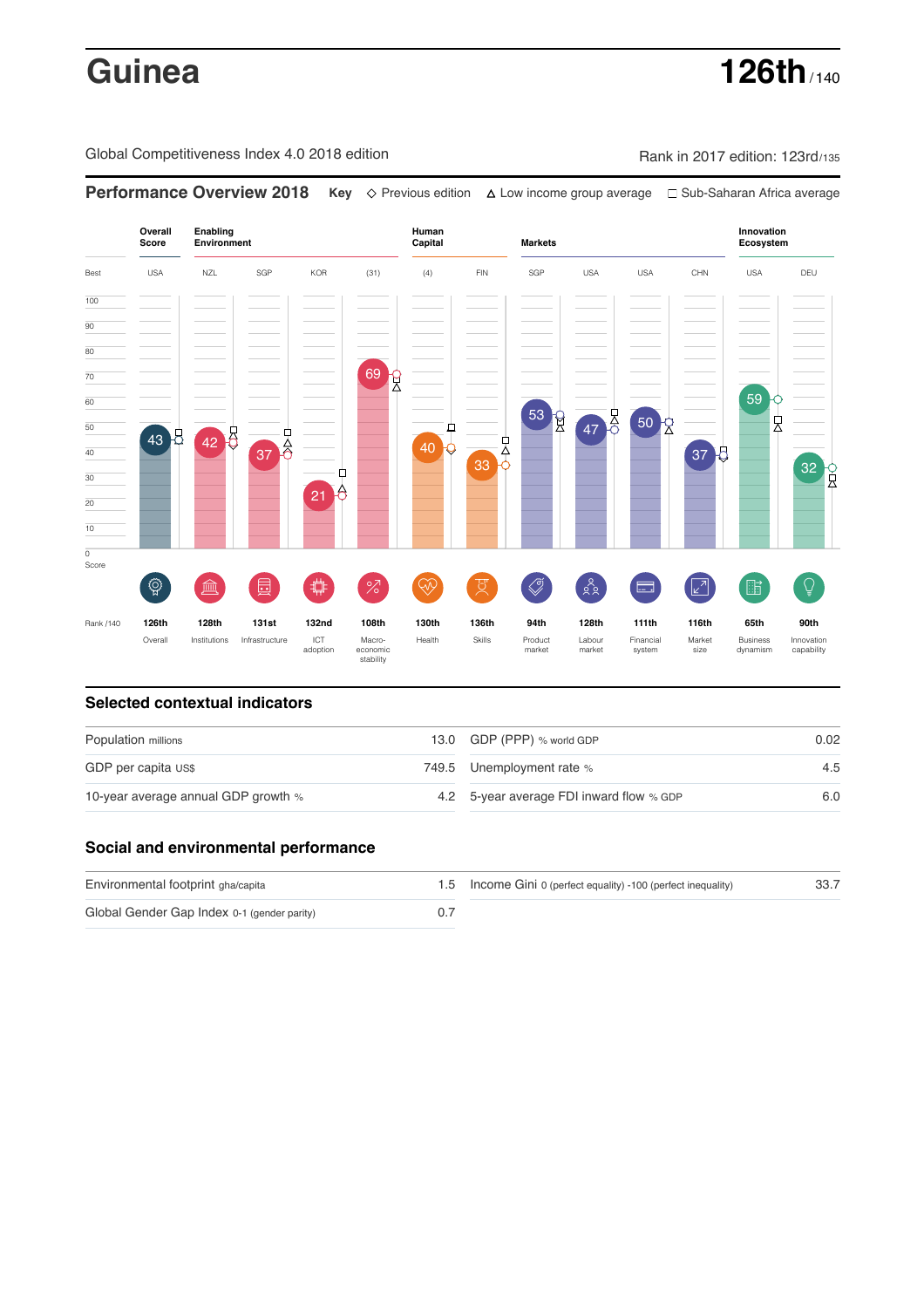# **Guinea 126th**/140

| <b>Index Component</b>                                                   | Value                        | Score *         | Rank/140 | <b>Best Performer</b>       |
|--------------------------------------------------------------------------|------------------------------|-----------------|----------|-----------------------------|
| 寙<br>Pillar 1: Institutions 0-100 (best)                                 |                              | 41.6 $\uparrow$ | 128      | <b>New Zealand</b>          |
| 1.01 Organized crime 1-7 (best)                                          | 3.4                          | $39.4 =$        | 126      | Finland                     |
| 1.02 Homicide rate /100,000 pop.                                         | 8.8                          | $71.8 =$        | 109      | Multiple (9)                |
| 1.03 Terrorism incidence 0 (very high) -100 (no incidence)               | 99.9                         | 99.9 ↑          | 56       | Multiple (24)               |
| 1.04 Reliability of police services 1-7 (best)                           | 2.2                          | $19.7 =$        | 139      | Finland                     |
| 1.05 Social capital 0-100 (high)                                         | 45.0                         | 45.0 ↓          | 110      | Australia                   |
| 1.06 Budget transparency 0-100 (best)                                    | 3.8                          | $3.8 =$         | 138      | Multiple (2)                |
| 1.07 Judicial independence 1-7 (best)                                    | 2.5                          | $25.0 =$        | 122      | Finland                     |
| 1.08 Efficiency of legal framework in challenging regulations 1-7 (best) | 3.0                          | $32.6 =$        | 90       | Finland                     |
| 1.09 Freedom of the press 0-100 (worst)                                  | 31.9                         | 68.1 ↑          | 85       | Norway                      |
| 1.10 Burden of government regulation 1-7 (best)                          | 3.5                          | $41.8 =$        | 64       | Singapore                   |
| 1.11 Efficiency of legal framework in settling disputes 1-7 (best)       | 2.4                          | $22.7 =$        | 127      | Singapore                   |
| 1.12 E-Participation Index 0-1 (best)                                    | 0.35                         | $35.4$ ↑        | 120      | Multiple (3)                |
| 1.13 Future orientation of government 1-7 (best)                         | 3.6                          | $42.8 =$        | 78       | Singapore                   |
| 1.14 Incidence of corruption 0-100 (best)                                | 27.0                         | $27.0 =$        | 125      | New Zealand                 |
| 1.15 Property rights 1-7 (best)                                          | 4.5                          | $58.8 =$        | 58       | Finland                     |
| 1.16 Intellectual property protection 1-7 (best)                         | 4.1                          | $51.0 =$        | 71       | Finland                     |
| 1.17 Quality of land administration 0-30 (best)                          | 6.5                          | $21.7$ 1        | 128      | Singapore                   |
| 1.18 Strength of auditing and reporting standards 1-7 (best)             | 5.1                          | $68.5 =$        | 45       | Finland                     |
| 1.19 Conflict of interest regulation 0-10 (best)                         | 4.3                          | $43.0 =$        | 112      | Multiple (2)                |
| 1.20 Shareholder governance 0-10 (best)                                  | 3.7                          | $37.0 =$        | 112      | Kazakhstan                  |
| 員<br>Pillar 2: Infrastructure 0-100 (best)                               |                              | $37.2 +$        | 131      | Singapore                   |
| 2.01 Road connectivity index 0-100 (best)                                | 43.8                         | $43.8 =$        | 108      | <b>United States</b>        |
| 2.02 Quality of roads 1-7 (best)                                         | 2.2                          | $20.8 =$        | 134      | Singapore                   |
| 2.03 Railroad density km of roads/square km                              | n/a                          | n/a             | n/a      | Multiple (20)               |
| 2.04 Efficiency of train services 1-7 (best)                             | 2.0                          | $16.1 =$        | 121      | Switzerland                 |
| 2.05 Airport connectivity score                                          | 775.0                        | 12.1 $\sqrt{ }$ | 134      | Multiple (8)                |
| 2.06 Efficiency of air transport services 1-7 (best)                     | 3.8                          | $46.3 =$        | 105      | Singapore                   |
| 2.07 Liner Shipping Connectivity Index 0-157.1 (best)                    | 10.3                         | 10.3 $\uparrow$ | 83       | Multiple (4)                |
| 2.08 Efficiency of seaport services 1-7 (best)                           | 3.2                          | $36.3 =$        | 100      | Singapore                   |
| 2.09 Electrification rate % pop.                                         | 19.7                         | 19.7 $\sqrt{ }$ | 133      | Multiple (66)               |
| 2.10 Electric power transmission and distribution losses % output        | n/a                          | 79.9 ↓          | n/a      | Multiple (9)                |
| 2.11 Exposure to unsafe drinking water % pop.                            | 40.5                         | 60.7 $\uparrow$ | 124      | Multiple (23)               |
| 2.12 Reliability of water supply 1-7 (best)                              | 2.4                          | $23.8 =$        | 132      | Switzerland                 |
| ₿<br>Pillar 3: ICT adoption 0-100 (best)                                 |                              | 21.0 $\sqrt{ }$ | 132      | Korea, Rep.                 |
| 3.01 Mobile-cellular telephone subscriptions /100 pop.                   | 87.1                         | $72.6 =$        | 112      | Multiple (68)               |
| 3.02 Mobile-broadband subscriptions /100 pop.                            | 15.3                         | n/a             | 130      | <b>United Arab Emirates</b> |
| 3.03 Fixed-broadband Internet subscriptions /100 pop.                    | 0.0                          | $0.0 =$         | 138      | Switzerland                 |
| 3.04 Fibre Internet subscriptions /100 pop.                              | n/a                          | n/a             | n/a      | Korea, Rep.                 |
| 3.05 Internet users % pop.                                               | 9.8                          | $9.8$ ↑         | 136      | Iceland                     |
| ℅<br>Pillar 4: Macroeconomic stability 0-100 (best)                      | $\qquad \qquad \blacksquare$ | 68.7 ↓          | 108      | Multiple (31)               |
| 4.01 Inflation annual % change                                           | 8.5                          | 87.4 $\sqrt{ }$ | 119      | Multiple (74)               |
| 4.02 Debt dynamics 0-100 (best)                                          | 50.0                         | $50.0 =$        | 64       | Multiple (36)               |
| Qv<br>Pillar 5: Health 0-100 (best)                                      |                              | 40.4 $\uparrow$ | 130      | Multiple (4)                |
| 5.01 Healthy life expectancy years                                       | 52.9                         | 40.4 $\uparrow$ | 129      | Multiple (4)                |
| 섯<br>Pillar 6: Skills 0-100 (best)                                       | $\qquad \qquad \blacksquare$ | $32.5 =$        | 136      | Finland                     |
| 6.01 Mean years of schooling Years                                       | 2.8                          | $18.7 =$        | 133      | Finland                     |
| 6.02 Extent of staff training 1-7 (best)                                 | 5.3                          | $71.9 =$        | 8        | Switzerland                 |
| 6.03 Quality of vocational training 1-7 (best)                           | 4.6                          | $59.4 =$        | 38       | Switzerland                 |
| 6.04 Skillset of graduates 1-7 (best)                                    | 2.9                          | $31.5 =$        | 137      | Switzerland                 |
| 6.05 Digital skills among population 1-7 (best)                          | 2.7                          | $27.5 =$        | 138      | Sweden                      |
| 6.06 Ease of finding skilled employees 1-7 (best)                        | 3.0                          | $33.3 =$        | 137      | <b>United States</b>        |
| 6.07 School life expectancy Years                                        | 9.1                          | $50.6 =$        | 127      | Multiple (9)                |
| 6.08 Critical thinking in teaching 1-7 (best)                            | 2.3                          | $21.2 =$        | 137      | <b>United States</b>        |
| 6.09 Pupil-to-teacher ratio in primary education Ratio                   | 45.6                         | $11.0 =$        | 130      | Multiple (6)                |